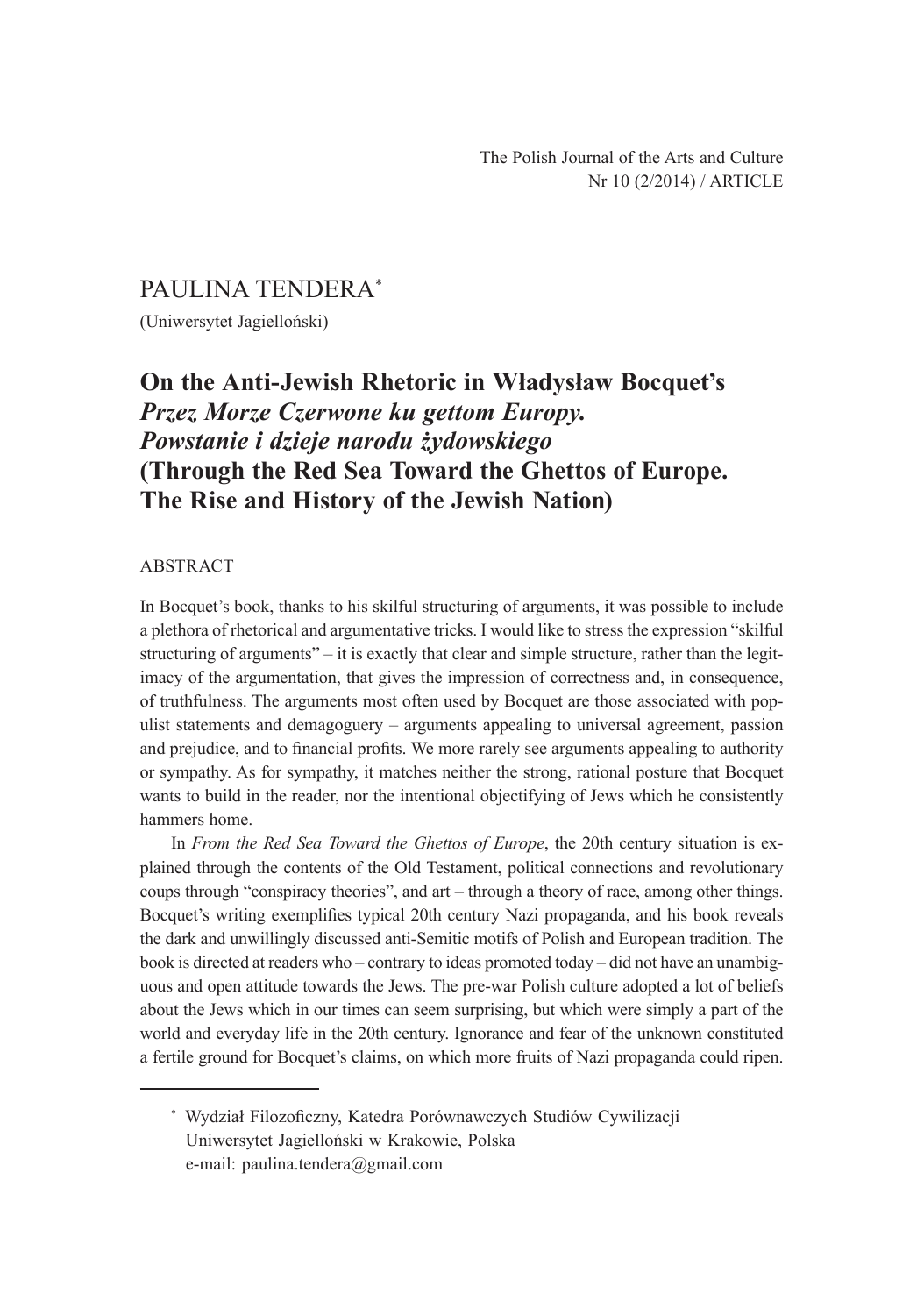KEY WORDS rhetoric, propaganda, World War II

> And according to the words of the prophet, the Jewish people were dispersed all over the entire world, sowing the evil from their own homeland everywhere. Jews carried the power of vices, mistakes, superstitions, and addictions into other nations, injecting them with the poison of disintegration

> > W. Boucqet, *Przez Morze Czerwone ku gettom Europy...*<sup>1</sup>

*A Manual on the Cultural Politics of the Department of Propaganda at the Office of General Governor Hans Frank* was published in the General Government in 1940<sup>2</sup>. It covers useful hints concerning cultural life in the General Government. Apart from restrictions concerning Poles and Ukrainians, there is also some rather unambiguous information: Jews are forbidden from attending or taking part in all kinds of cultural activities and events. After the founding of the General Government, all editorial offices were closed and their property confiscated<sup>3</sup>. Only translated German newspapers were published for Poles and Ukrainians, as well as a few for the Jews (around fifty titles in total). These magazines became the basis of a widespread, General-Government-led propaganda campaign which was directed mainly against the Jews. The aim was to justify the confiscation of private and national possessions, the liquidation of ghettos, and other acts aimed at the extermination of the Jewish nation. The anti-Semitic propaganda pushed lines such as the Jewish epidemic – as the inscription on a propaganda poster from 1942 stated – "Jews, lice, typhus fever".

<sup>1</sup> W. Boucqet, *Przez Morze Czerwone ku gettom Europy. Powstanie i dzieje narodu żydowskiego*, Warszawa 1942, p. 325.

<sup>2</sup> *Instrukcja wydziału propagandy przy Urzędzie Generalnego Gubernatora Hansa Franka, w sprawie polityki kulturalnej (1940)*, [online] http://pl.wikisource.org/wiki/Instrukcja wydzia%C5%82u propagandy przy Urz%C4%99dzie Generalnego Gubernatora Hansa\_Franka,\_w\_sprawie\_polityki\_kulturalnej\_(1940); see also: S. Piotrowski, *Dziennik Hansa Franka i dowody polskie przeciwko SS. Sprawy Polskie Przed Międzynarodowym Trybunałem Wojennym w Norymberdze*, t. 2, Warszawa 1970, p. 322–323.

<sup>3</sup> See T. Głowiński, *O nowy porządek europejski. Ewolucja hitlerowskiej propagandy politycznej wobec Polaków w Generalnym Gubernatorstwie 1939–1945*, Wrocław 2000, p. 13.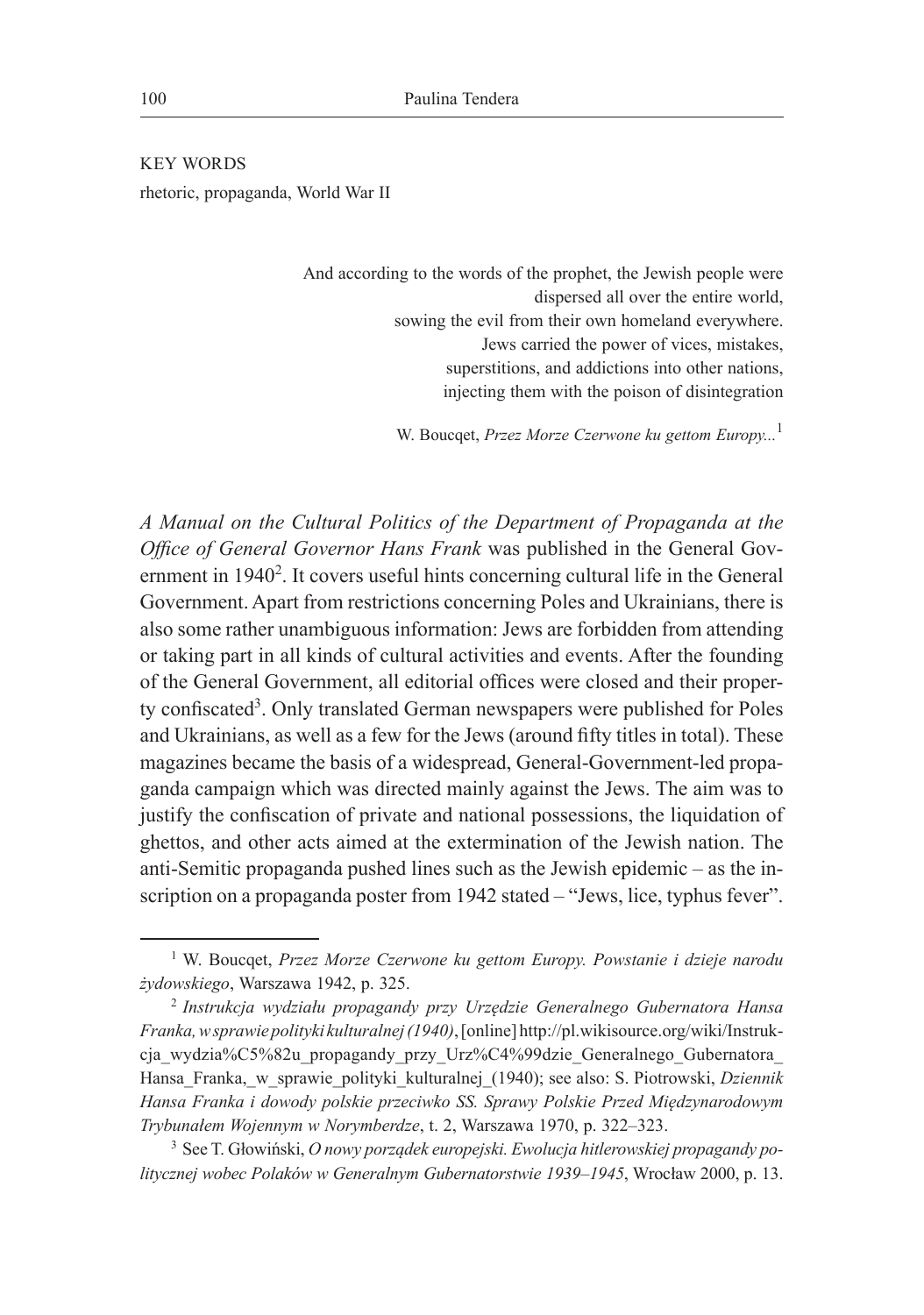The following reflection is based on an analysis of the anti-Jewish and propaganda book entitled *Through the Red Sea Toward the Ghettos of Europe*. *The Rise and History of the Jewish Nation* by Władysław Bocquet. Excerpts will be analysed in terms of their linguistics and content – it will be an analysis of the language of propaganda. I will not get involved in a discussion on the value of the book, nor will I engage in polemics with the author. I do not think that such a reaction to this problem is necessary in contemporary times. Political comments would cause this article to lose its philosophical advantage in favour of a futile debate on matters which do not really require discussion. Thus, the structure of my article is connected with the main concerns of the three parts of Bouquet's book. The article starts with a short presentation of Bocquet's general comments about the personality and character of the Jews. Then I will describe his interpretation of the introduction of obligatory emblems and the creation of ghettos. The article will finish with my laying out the author's position on the matter of art and music created by the Jews.

In the article I will cover the problem of genocide in its theoretical and opinion-forming aspect, which shaped the everyday life of thousands of people. Such life in Poland often continued irrespective of tragic and important historical events: war, extermination, occupation, or revolution. It rolled along with the mundaneness of everyday issues – caring for children and the elderly, work, and attempts to maintain a home – often in spite of the eagerness to fight or the feelings of injustice that family members and friends often experienced. However, an important fight was fought in this everyday life – the struggle to keep one's national and religious identity and, above all, the fight for wisdom and truth.

The book chosen for this analysis is one of the most important propaganda and quasi-scientific publications in Poland during the Nazi occupation, distributed mainly in the area of the General Government. Today it is difficult to find any information on the subject of the book or its author, hiding under the pseudonym "Władysław Bocquet". In the original edition, the book consists of three parts: "The Rise of the Jewish Nation", "Jewish Statehood" and "Jews in Diaspora". The first part was reprinted in 2001 by Worldmedia in Wroclaw4 . According to the website www.ksiazka.net.pl, this release was close to becoming the subject of a court case and was withdrawn from distribution. Nowadays the book is most often mentioned in historical or scientific works<sup>5</sup>.

<sup>4</sup> See W. Bocquet, *Przez Morze Czerwone ku gettom Europy. Część I. Okres powstania narodu żydowskiego*, Wrocław 2001.

<sup>5</sup> See L. Jockheck, *Propaganda im Generalgouvernement: die NS-Besatzungspresse*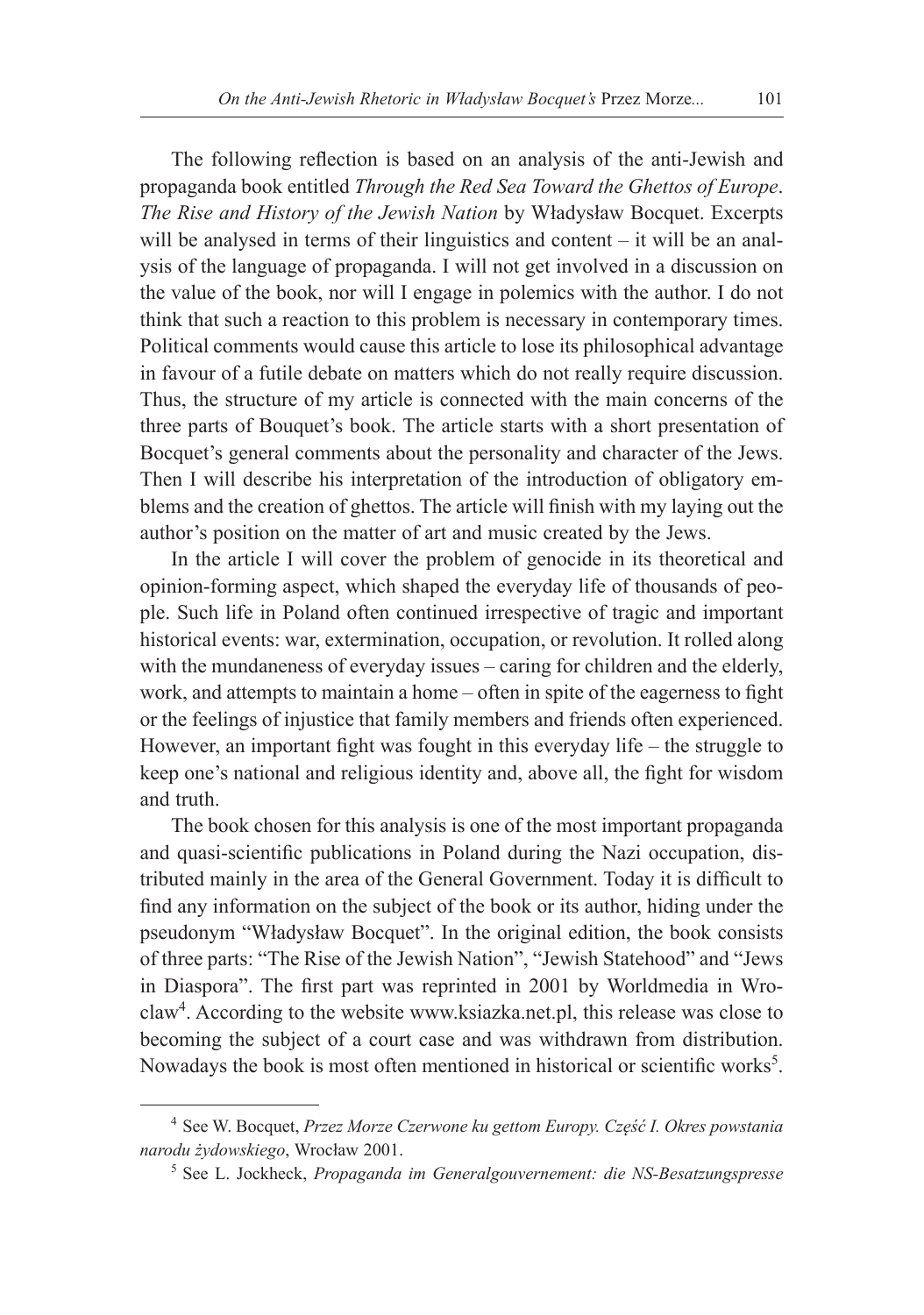In online forums there are quite a lot of people searching for this book, some even calling for another edition.

### JEWISH PERSONALITY AND ATTITUDES

The author of the book consistently applies a few linguistic and rhetorical tools in order to evoke in the readers a particular relation to the situation of Jews under Nazi occupation. Relatively rarely do we come across appeals to authority in this book (Lat. *argumantum re verecundiam*), but due to the general subject matter of the volume they are important for my article. Let us analyse the first argument which is somewhat controversial rhetorically. Bocquet writes that*: for the characterisation of the Jews we used the works of Chancellor Adolf Hitler, A. Rosenberg, W. Farago, Rev. Dr. S. Trzeciak and others*<sup>6</sup> *.* In popular understanding, Hitler was not a moral or scientific authority for a considerable percentage of the readers of the book, which was written especially for Poles, but the psychological mechanism works automatically: the Germans are winning the war and are the invaders of Poland. Their military and political supremacy, as well as the threat to one's life if expressing a different opinion about the Jews, all extort a passive attitude from the reader of the book. The effect is the same as if the readers themselves regarded Hitler as a moral and scientific authority. It is not important here that the authority mentioned stems from indisputable military capability (as showcased by the course of the war until 1942). The authority of Hitler in these fields is being mindlessly and unwittingly transferred to other spheres of life: morality, ethical evaluations, and scientific knowledge<sup>7</sup>.

*für Deutsche und Polen 1939–1945*, Osnabrück 2006; K. Woźniakowski, *Prasa, kultura, wojna: studia z dziejów czasopiśmiennictwa, kultury literackiej i artystycznej lat 1939– 1945*, Kraków 2005.

<sup>6</sup> See W. Bocquet, *Przez Morze Czerwone ku gettom Europy. Powstanie...*, op. cit., p. 8.

 $<sup>7</sup>$  The confidence in the actions and views of Adolf Hitler is strengthened by a repeated</sup> belief in his good intentions. Here moral evaluation stops at the level of wishful thinking and the principle "the end justifies the means" comes to life. Today perhaps this might seem to be an unreasonable belief in the puerility of the reader, but let us remember that the book wasn't written for people who had easy and unrestricted access to information concerning the scale of damage caused by World War II. Its readers were cut off from objective or alternative sources of information, and thus became an easy target for propaganda. Let us recall two of Bocquet's statements referring to Hitler's intentions: "Chancellor Adolf Hitler has decided to devote all his powers to save for the country those people who could and should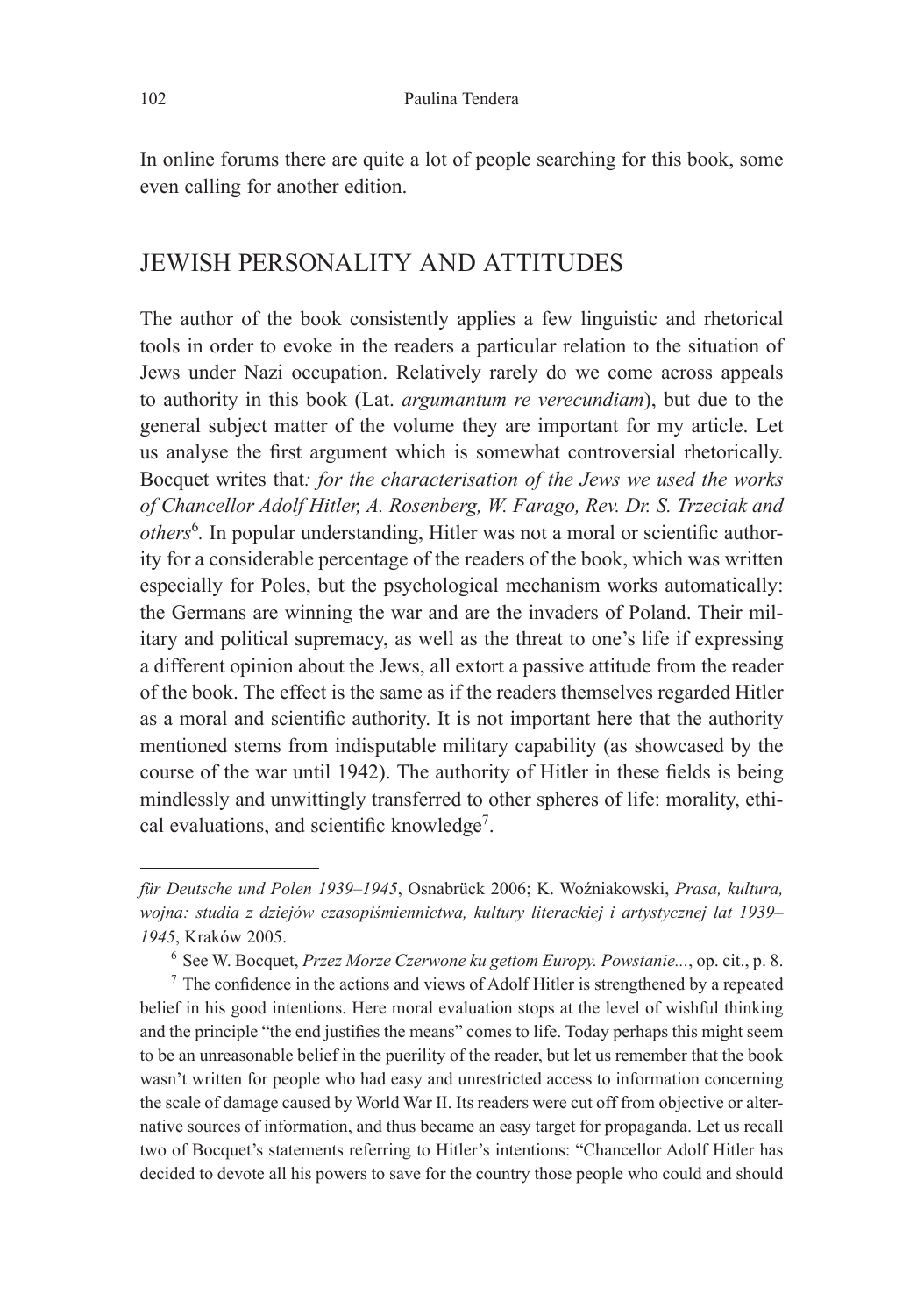Similarly, putting the names of Adolf Hitler and Stanisław Trzeciak side- -by-side is a useful rhetorical trick. The reader does not question what actually links these two figures. His attention is directed subtly, on the basis of the quiet and false assumption about the similarity of outlooks between the Nazis and the Catholics, the latter being represented here by the world-famous expert on the Talmud, doctor of theology and professor. Bocquet passes over in silence all the ideological disagreements between the two figures. The sole purpose of his words is to instil in his readers, at the very beginning of the book, the belief that, fundamentally – as the authority of the priest-professor is supposed to confirm – the world view of Catholics matches that of the Nazis. And thus, if you are a Catholic, you are also a Nazi and, as shall come to pass soon enough, also an anti-Semite.

Bocquet's opinion is backed up by the thesis about the Aryan origin of Christ. Fundamentally, one should describe such an argument as manipulating the ignorance of the readers (Lat. *argument re ignorantium*). As a matter of fact, such a view found many supporters amongst German scientists and was widely used by the Nazi propaganda. Its influence deepened the already wide gap between the two social environments. This argument was used by Bocquet in the following statement:

How could Christ come from this nation! How many more thoughts he had in common with the Samaritans! The entire life of Christ and his teaching contradicts the theories of the Jews stating that reputedly the Mother of Christ, Mary, was Jewish and directly descended from the line of David. If it had been so, her Son could not have […] propagated ideas standing in such contradiction with the Jewish character and the Jewish world view. How much closer to the Aryan psyche is the teaching of Jesus, a fact proven by its dissemination amongst Aryan nations. Since we also know that in the 2nd century BC the entire land of Chanaan, especially the later Galilee, was under the influence of Aryan strangers from the north, we can't see a heresy in the statement that Jesus could have come from those Aryans<sup>8</sup>.

Here Bocquet puts himself in the position of a scientific authority and so his statements are supposed to be treated as a distanced and cool evaluation of both the words of the Bible and the social situation in the 20th century. The reader is not aware that this Bocquet-scientific-authority never actually

become the foundation of the might of the German nation […] and So chancellor Adolf Hitler has become the scourge of God for Jews in Germany and has given others an example of how to properly act in order to get rid of these vermin […]". See ibidem, p. 523–524.

<sup>8</sup> See ibidem, p. 298.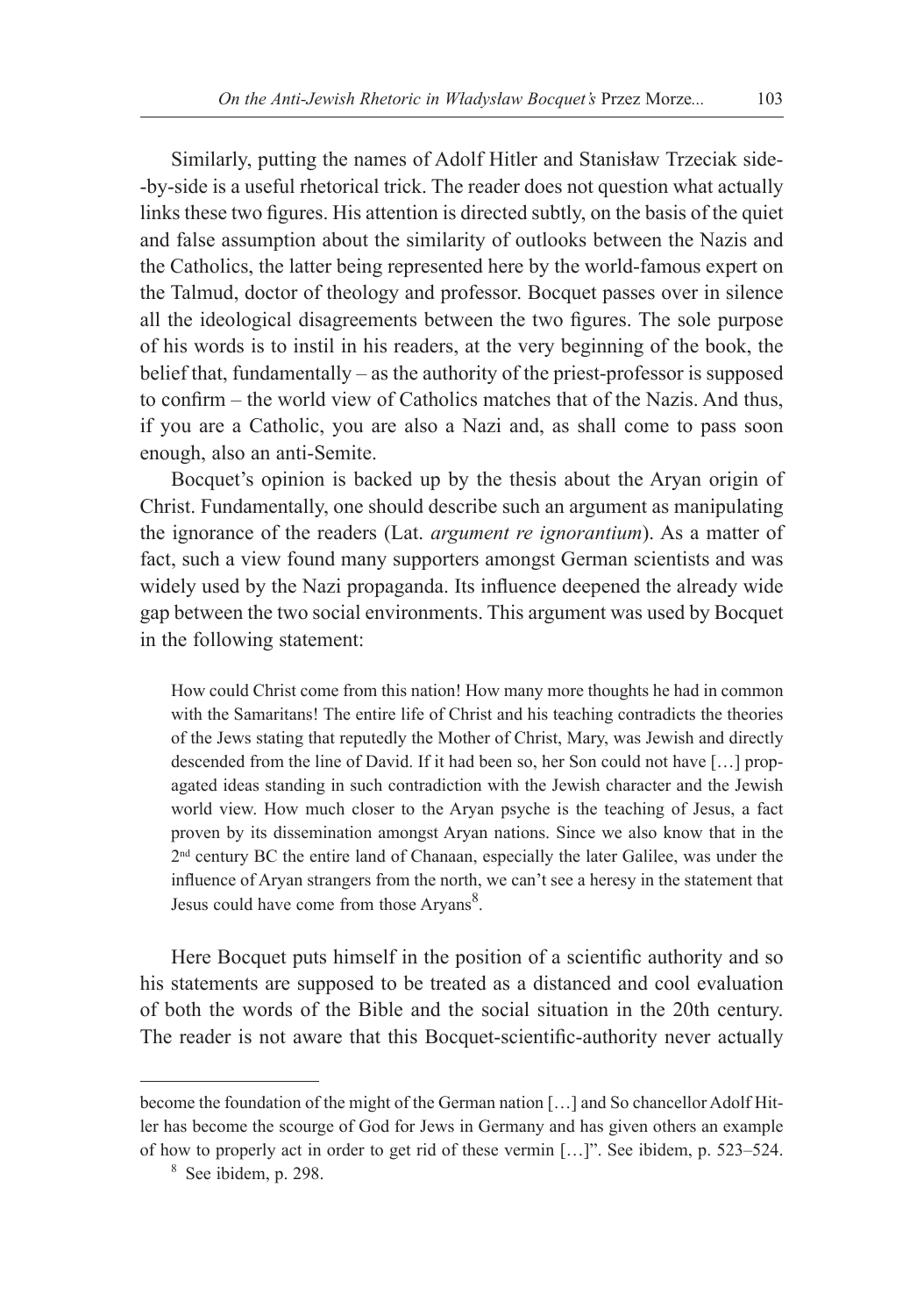existed, and that the book could have been written by a group of a dozen or so efficient anti-Semites, whose surnames most probably will never be revealed. Without this information it is not possible to make an appraisal of the value of this scientific authority in a deliberate and responsible way.

Bocquet does not avoid using the term "anti-Semitism": he treats it as the appropriate and rational world view for every Christian. He, however, consistently remains only a theoretician. In the context of the twentieth-century situation, he does not directly incite violence or encourage mob rule, but he does so indirectly, since he recognises such actions as rational and right. With subtler tools of persuasion, he achieves the same effect. Bocquet refrains from engaging with the topic of action, since he prefers not to put the question of how anti-Semitism would be carried out in practice before himself or the reader. This is simply not necessary, since Boucqet's main task is to change the attitude of his readers, to "prepare" them for action should the need arise. Existing exclusively on the theoretical plane is the best method for freeing the reader from the weight of the moral evaluation of the tragic situation of the Jews at the time of the *Shoah*. Anyone can regard himself as, indeed, an anti-Semite, but never call for a massacre of the Jews or take an active part in such events. A considerable section of the Polish population held such a position before the war, which was made possible by the fact that the Jewish population was never actually closely assimilated. Bocquet decides the question explicitly: "Our aspiration should be to become independent from the Jews. That should be the real result of the so-called «anti-Semitism»<sup>9</sup>.

Bocquet argues repeatedly that throughout history Catholics made repeated attempts to assimilate or socialise with the Jews, giving them a helping hand and encouraging them to live together within one society. Irrespective of the correctness of this statement, the author unjustifiably identifies historically distant actions as the grounds for present-day attitudes: we (as a race, a social group, a society) helped you a lot of times, and now I (as an individual) am feeling exempt from the duty to help you. With this Bocquet convinces the reader that he has "clean hands" and should not become involved in the matters of the Jews, because – as history supposedly shows – this unnecessary commitment will again be fruitless:

Edifying the Jew, according to our Christian notion, is not possible to achieve. It is impossible to win their recognition or appreciation; they accept benefits provided to them, but simultaneously plot to cheat and use their benefactor. […] The Jew is the biggest enemy of mankind and is not only an exploiter, but, what is worse, a demoral-

<sup>&</sup>lt;sup>9</sup> See ibidem, p. 514.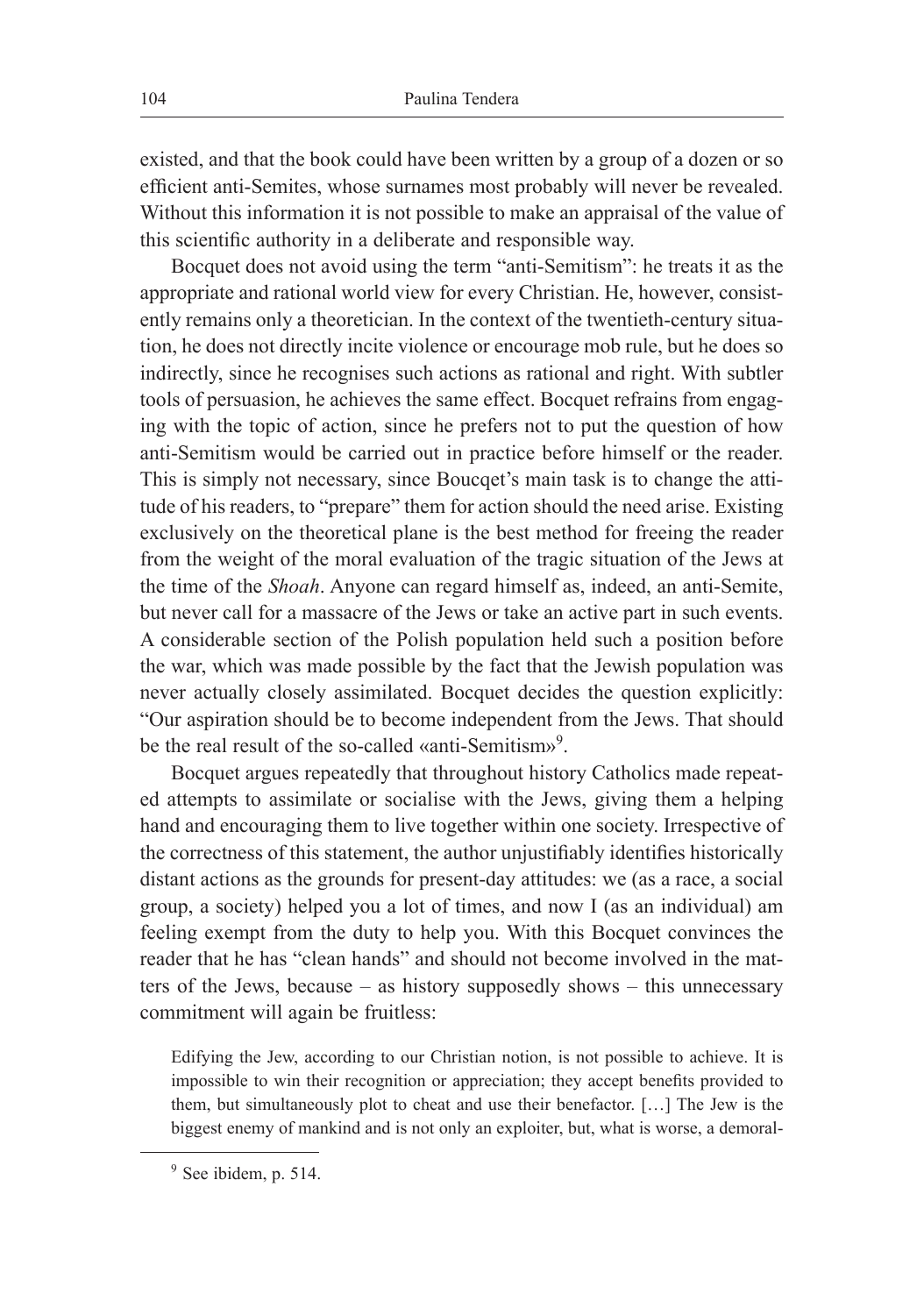iser. The Jew deliberately degrades the population with alien faith, in order to derive bigger profits from it. He corrupts and degrades following the imperative from the rabbis and hints of the Talmud $10$ .

Levelling the entire Jewish millieu under the joint term "the Jew" is a simple identification and stigmatisation that we often find in Bocquet's deliberations. Jews are deprived of individual features, treated as an amorphous mass, and subjected to extreme dehumanisation. He objectifies people, thanks to which the problematic human relationships can be solved with systemic, automated, and non-human tools, without the need to subject them to the moral judgment of the conscience. A general and universal tendency for lying, fraud, and the exploitation of infidels is the main character trait that Bocquet assigns to the Jews. Moreover, there is

Human trafficking of people of all faiths and nationalities, practicing usury, taking others' property by means of swindle, gaining seniority thanks to intrigues and bribery, purchasing Church property from the hands of the sacriligious, and finally, committing ritual felonies in order to get Christian blood for the period of Passover, as well as committing other innumerable misdeeds<sup>11</sup>.

These are the main, but not the only charges against the Jewish community, which Bocquet tried to brand with one keyword, making it the epigraph of the entire book as well: *Truth is the biggest enemy of the Jewry*<sup>12</sup>*.* Of course, such an explicit judgment against a different belief system could be taken as problematic and too straightforward even for the most persistent reader; therefore one should add something about what anti-Semites considered the "Jewish attitude". In order to do so, Bocquet tries to prove that it is particularly characteristic of Jews to feel congenital superiority and uncompromising dislike for infidels:

Jews, whether speaking or writing about themselves, do not call themselves anything other than noble, highly regarded, gentle, clever, charitable, loving their neighbours, pious, adoring God, chivalrous. In other words – a Jew is God's beautiful creature, personifying all virtues on Earth, a contrast to the "rotten Catholicism" or "fanatical Lutheranism" – these are the two measures that Jews apply to themselves and to Christians $13$ .

- <sup>12</sup> See ibidem, p. 7.
- $13$  See ibidem, p. 456.

<sup>10</sup> Ibidem, p. 512.

 $11$  Ibidem, p. 393.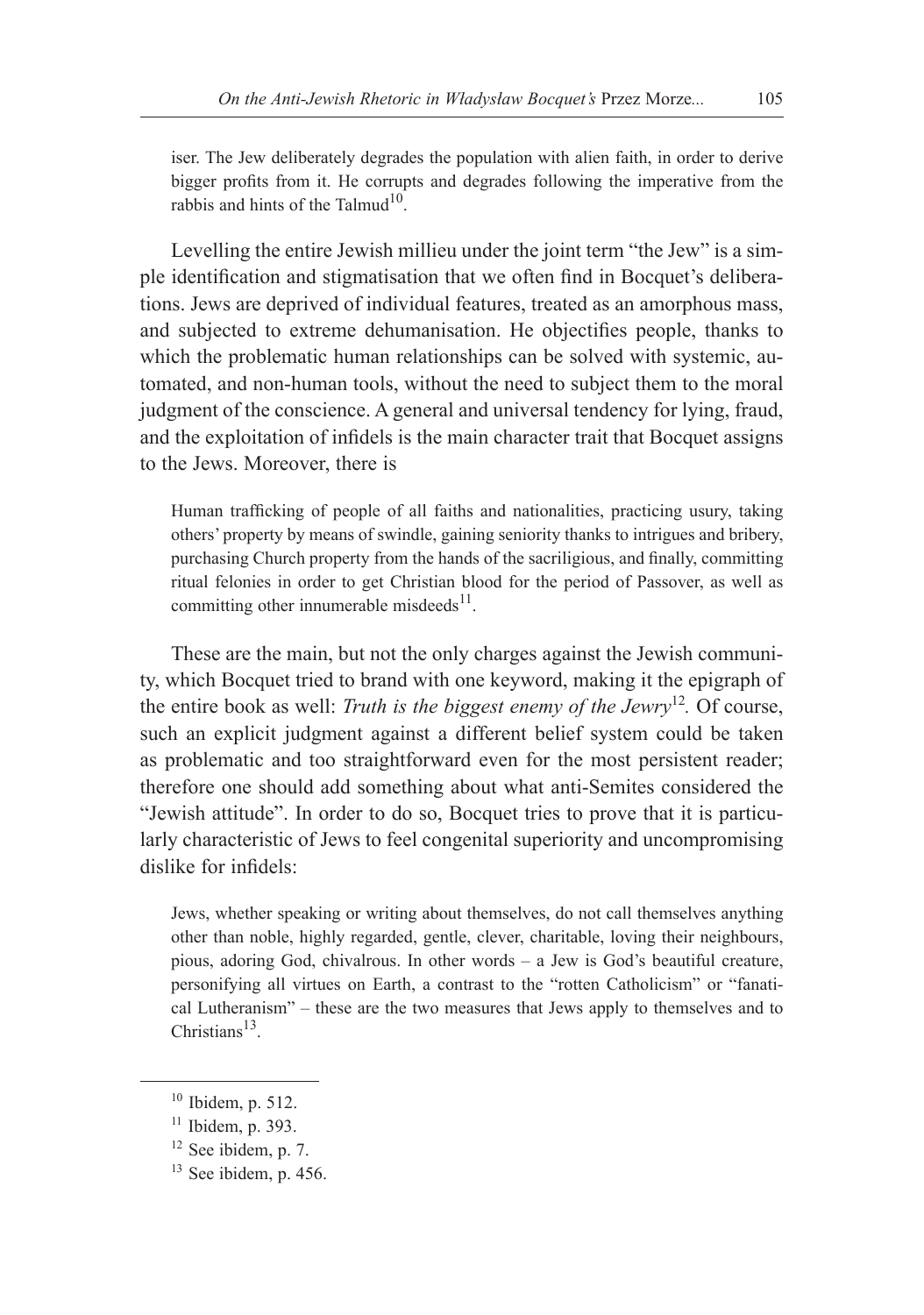The argument used here is an argument appealing to racial prejudice (Lat. *argumentum re invidiam*). Its effect is strengthened by the emphasis put on the division between the Semitic and Christian circles and the slandering of Christians by Jews. Numerous general expressions referring to Jews are supplemented with several expressive examples. One of the more interesting statements is that the Jews were to blame for the Black Death, the pandemic of plague that rolled across Europe in the  $14<sup>th</sup>$  century<sup>14</sup>. What is more, the Jews apparently encouraged the actions of the Inquisition, since they were supposed to have informed on other Jews and Catholics, providing numerous victims for the religious courts<sup>15</sup>. Even more interestingly, through their treacherous interference in international politics they were also supposed to be the perpetrators of the crusades. The influence of the Jews on the world and on local politics is one of the more important issues that Bocquet wants to analyse from an anti-Semitic point of view. In *Through the Red Sea Toward the Ghettos of Europe* there are many fragments like the one below:

The support offered to Jews by monarchs was mainly the result of marrying a Jew or taking a wife with a mixture of Jewish blood, and of supporting Jewish women as concubines at their courts, and of taking the Judas money from the Jews. Those Jews, having won influence in this way, then led the Christian nations to weakness, ruin, and many times to the disintegration of the state  $16$ .

The idea of the destructive and corrupting influence of Jewish women on Catholic, Protestant, as well as Muslim monarchs comes from the figure of Esther, who is treated by Bocquet as the archetype of Jewish femininity. Her history described in the Book of Esther is an example of introducing deceitful, beautiful Jewish women to royal courts in order to agitate, cause disruption and anarchy. The Book of Esther was supposed to become a model for many Jewish women interfering destructively in the history of royal families and governments.

This theory expressed by Bocquet concerning the Jewish nation is accompanied by the image of the centuries-old fight between Aryans and Jews, which in the political dimension ends only with coming of the Saviour of the German nation – Adolf Hitler. Bocquet stresses national solidarity, common spirit, and the intellectual dominance of Germans over the rest of world in order to slightly obscure the rather strong and poetic thesis about the significance of the chancellor of the Third Reich:

<sup>14</sup> Ibidem, p. 390.

<sup>15</sup> See ibidem, p. 412–414.

<sup>16</sup> See ibidem, p. 375.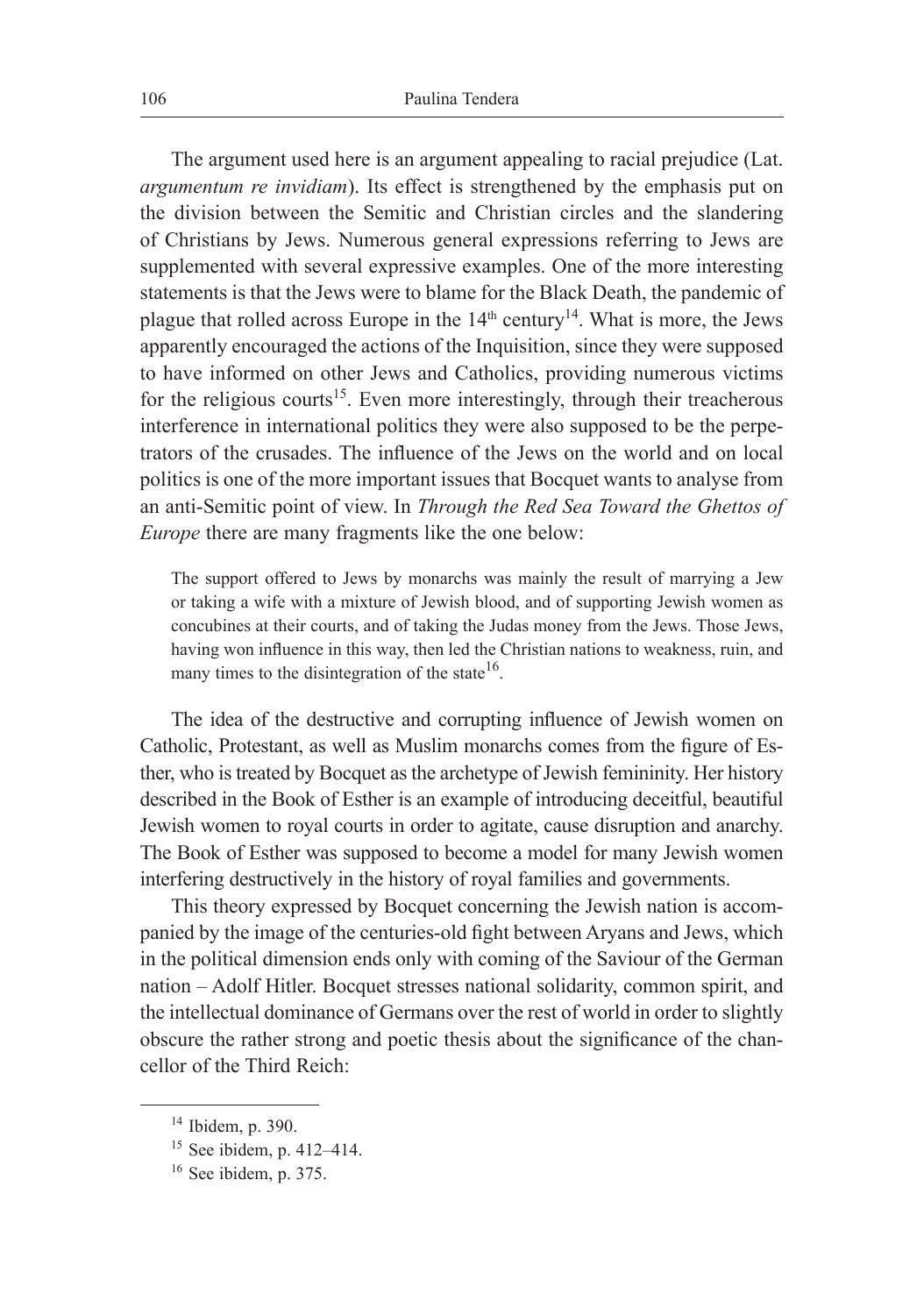On the road to further subordinating the German nation to Jewish businesses stood the healthy national instinct of the German workers. These patriots could not reconcile themselves to the idea that Jews rule their national possessions, so they organised an assault on Rathenau in 1922. The man who brought this mass of people to the fight against the Jews, pointing out to them the harmful activity of the Jews, was Chancellor Adolf Hitler<sup>17</sup>.

#### EMBLEMS AND GHETTOS

Bocquet's disquisition concerning these forms of alienation and extermination should interest both researchers dealing with the issue of the Holocaust and ghettos, as well as those investigating the broadly understood introduction of obligatory emblems for the members of the Jewish community. The author uses here two arguments: the first has an exclusively rhetorical value, while the second aspires to be more scientific. The one with mostly rhetorical impact is the argument often repeated by Bocquet: supposedly the creation of ghettos has a long history. Bocquet writes:

The Jewish stigma is not the Pope's invention. It was imposed by Muslim masters. Jacob Almansor in southern Spain ordered Jews to wear ugly clothes with long sleeves, and, instead of the turban, a roll of an atrocious shape. In 1010, the Egyptian caliph Omar gave orders that the non-Islamic Jews wear an image of a calf around their necks, as a reminder of the golden calf worshiped by their ancestors. Apart from this, they were supposed to differ in their external appearance form all others, in accordance with Omar's restrictions. Having learnt after some time that Jews were getting around his order of carrying small golden calves, he issued a regulation stating that they had to wear round their necks a six pound log, and small bells on their feet, announcing their approach from a distance. One of the Egyptian caliphs, after occupying Jerusalem (around the year 656) reduced the freedoms of the Jews painfully. They had to wear different clothes, distinguishing them from the rest of the population. Already almost 1500 years ago masters of states and legislators, in order to defend their nations and protect them against the Jews and their exploitation and depravation, issued laws stigmatising the Jewish people.  $\left[ \dots \right]^{18}$  Emperor Frederick II (1215–1250), in his inherited lands of Naples and Sicily, ordered the Jews to wear an emblem.<sup>19</sup> Not only did he remove Jews from public offices, but he also enclosed them in a ghetto in his capital city of Palermo<sup>20</sup>.

<sup>&</sup>lt;sup>17</sup> See ibidem, p. 522.

<sup>18</sup> Ibidem, p. 383–384.

<sup>19</sup> Ibidem, p. 384.

<sup>20</sup> Ibidem, p. 385.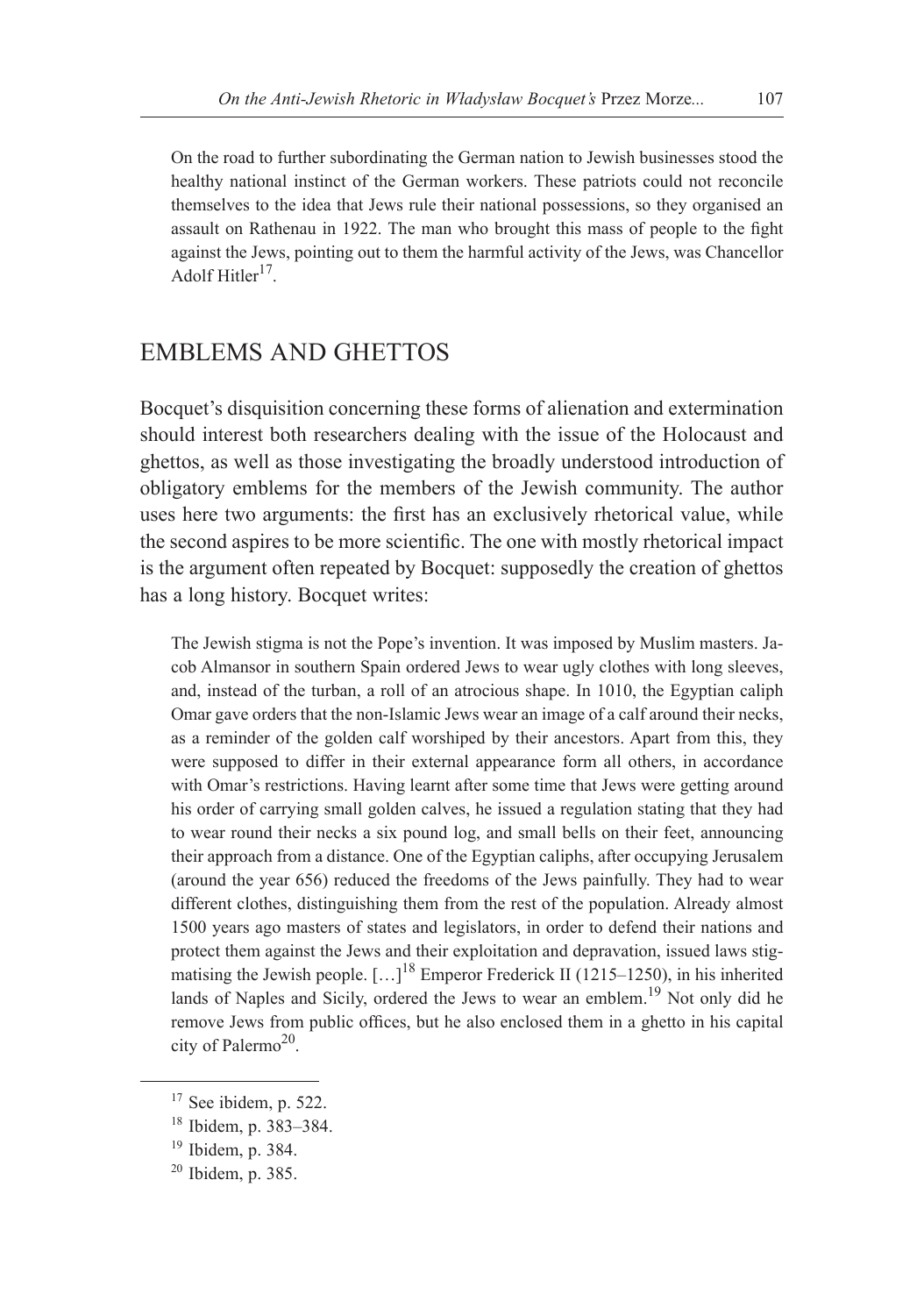Bocquet tries to prove that the situation during World War II and the Shoah is not extraordinary, but is a repetition or even a continuation of something that has been going on since time immemorial. Such an opinion lulls the reader's attention: if such situations have practically always taken place, we are not facing a new, dangerous occurrence of extermination, but simply a continuation of the old world order in which condemning Jews is "natural" and "obvious". Here the invocation of tradition assumes the form of argumentation appealing to universal agreement (Lat. *argumentum e consensu gentium*), propped with the familiar philosophical maxim: *consensus omnium* – universal agreement as the criterion of truth. This principle comes alive thanks to tradition, since behaviours gain legitimacy through reference to tradition. If they were assessed irrespective of that tradition, they could be rejected or at least regarded as pointless, and finally rejected as a consequence.

The second argument that defends the existence of ghettos runs as follows: the Jews themselves wanted the ghetto. In *Through the Red Sea Toward the Ghettos of Europe* we read that:

The separation of Jews from the rest of the population was at first completely voluntary. When Jews first came to Europe nobody forced them to live in ghettos, they united in them voluntarily in order to cultivate their customs without any obstacles, since their law forbade them form mixing with infidels, so that they would not spill out into the surroundings and stay as one nation $2<sup>1</sup>$ .

It would be possible to consider and to treat this argument as valid, if not for the fact that it appeals to Old Testament times and, as a result, loses its importance and validity. Moreover, generally speaking, such an argument should not be summoned as the basis for moral and ethical evaluation of actions taken to separate the Jews from the general population. It is necessary to note that ghettos during World War II were not used to stabilise and harmonise social life by designating separate municipal spaces for independent social or religious groups, but simply for the extermination of – according to the Nazis – an unnecessary and harmful national-religious group. Finally, using the argument about the characteristic Jewish social tendencies (for example, secluding themselves, dislike for mixed marriages, etc.) is also inadmissible if we add the fact that moving into ghettos was compulsory. Every compulsion that touches another man and restricts his freedom and rights to decide about himself cannot be justified by the need to co-exist with others within a defined area.

 $21$  Ibidem, p. 385.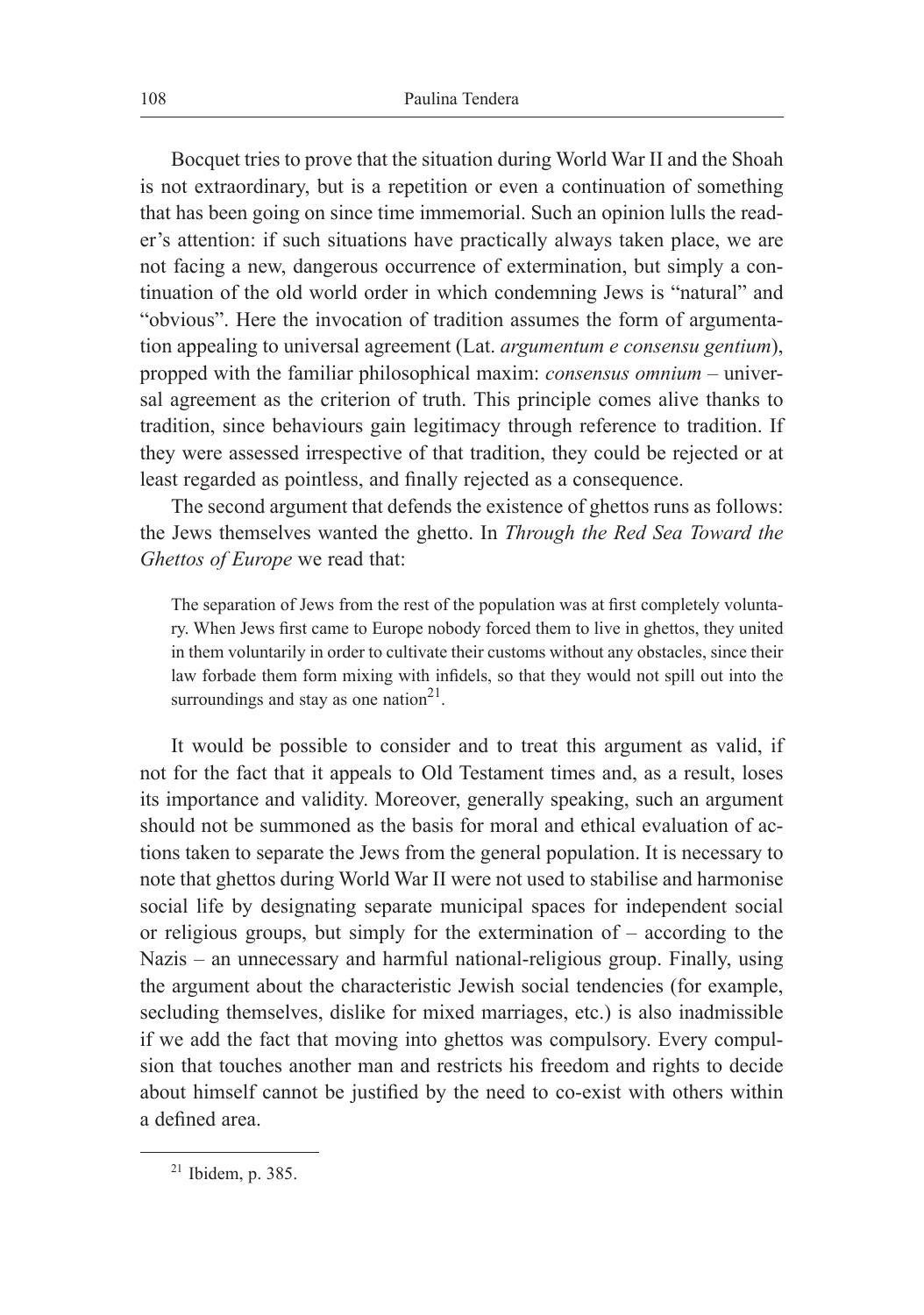*Through the Red Sea Toward the Ghettos of Europe* is not an example of a scientific dissertation on what is right and real. The author issues subjective judgments that suggest that we collectively have reached the conclusion with which everyone must agree:

And so there will never be agreement between the Poles and the Jews. Either we will let the Jews take control of the economic life of Poland, and then they will relegate us to the role of paupers feeding the Jewish parasites, or the Jews need to leave Poland<sup>22</sup>.

With such solemn words, Bocquet builds up an emotional and demagogic statement, appealing to the masses (Lat. *argumentum re populum*). To an overall description of his language we should also add a subtler argument that suggests financial benefits (Lat. *argumentum re crumenam*). Getting rid of Jews from Poland is in the best interest of the reader.

Amongst the many issues which one could consider while analysing the language of Nazi propaganda used in Bocquet's book, these is one more matter we still need to focus on – the issues of art and artistic work, particularly music, and the position Bocquet takes on these.

#### ART CREATED BY JEWS

Bocquet did not devote much attention to the matter of art and music created by Jews. He was too consumed by matters of politics and detailed dissections of the contents of the Old Testament to notice the significance of Jewish cultural achievements and – in accordance with the aim of his book – to make an attempt to undermine it. In *Through the Red Sea Toward the Ghettos of Europe* there are only a few fragments where Bocquet refers to art and culture. His remarks had to remain vague, as entering a deeper reflection on Jewish culture would challenge his anti-Semitic theses. The subtle comments he does make concerning art are woven into the text discretely and are almost indiscernible for the reader; however, they make their way into his awareness and are remembered.

Even the slightest mention of the theme of fine art and Jewish music has a strong propaganda effect, because every artistic creation is an excellent subject for rhetorical and political endeavours. Art has too strong a relationship with national and religious identity to become the subject of an exclusively scientific discussion, without encouraging the formation of opinions. Art is,

 $22$  Ibidem, p. 511.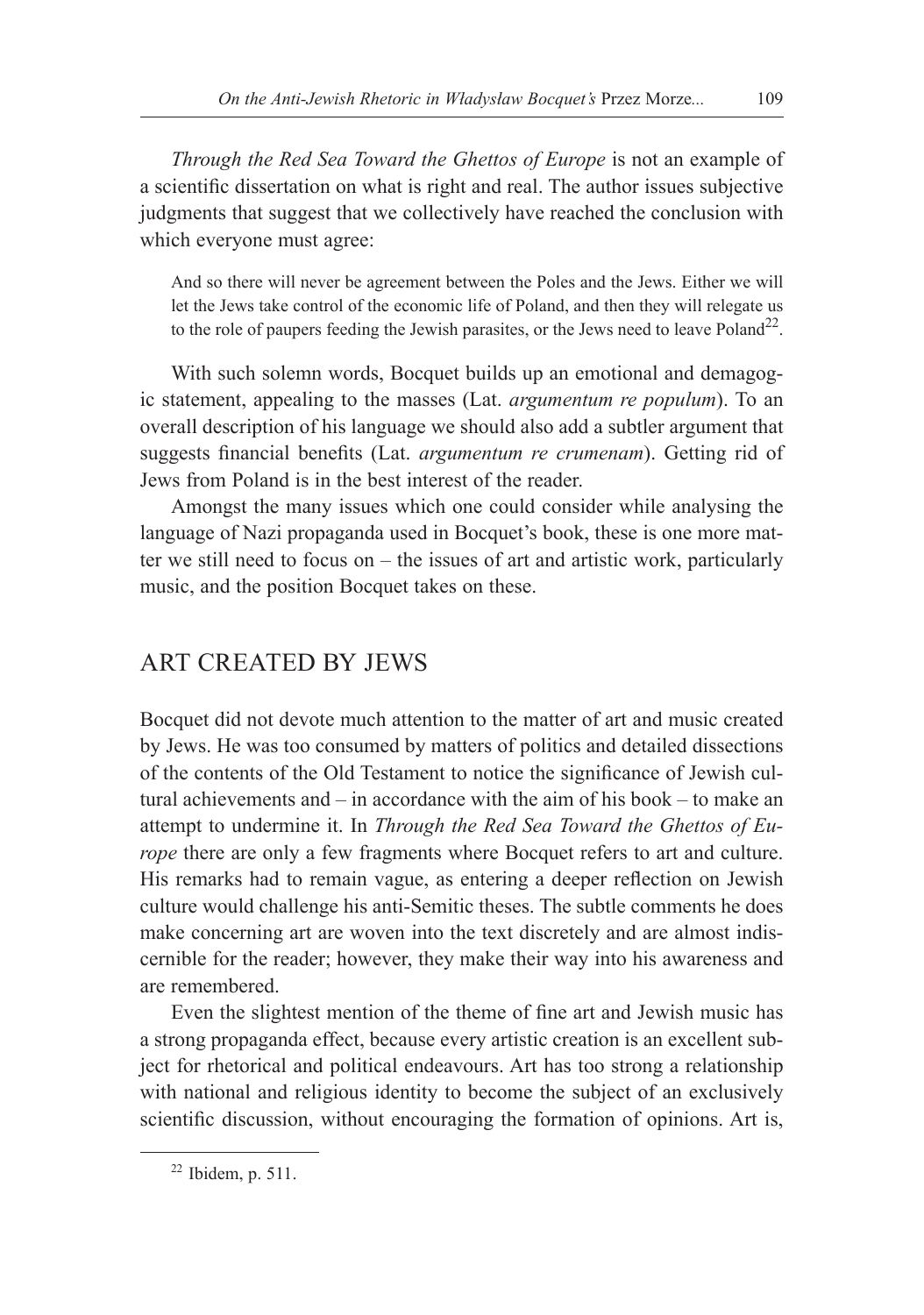after all, the realm of the spirit, very important for identifying oneself with a nation, a social or religious group. But the permanence of artistic forms and themes within one identity does not change the fact that, on a subjective level, the questions of taste and preference always arise when it comes to art, and those can easily become the target of propaganda campaigns.

In works of art coming from different cultures it is easy to notice meaningful differences both in the form as well as in the theme of the work. These differences become the basis for cataloguing, comparisons, and sometimes ineffectively detached reflection. Bocquet's book is an example of a one-sided use of art by propaganda. It is not about promoting positive attitudes (forms, subjects, views promoted by the Nazis), but the more rarely encountered negative presentation. Bocquet argues above all the imperfection of form, the corruption of contents, and other deficiencies of Jewish art. His rhetoric on artistic creativity met with a favourable response among journalists, writers, and readers raised on  $19<sup>th</sup>$  century Romanticism, theses of German idealism, and the definition of an artist as a genius and God's anointed one.

In spite of its great propaganda potential, the issue of art and music wasn't elaborated on by Bocquet. The author's general conclusions about art are actually limited to the fact that he consistently and obstinately underlines that:

We often encounter praise of the extraordinary creative faculties of Jews. However, if one watches Jews more closely, one will be convinced that they actually created nothing, and can only seize values and fortunes of others into their hands. Jews aren't the authors of national wealth. They can only concentrate the wealth of others in their hands. In addition, they have no scruples; every method is good for them, provided it leads to the right result (money)<sup>23</sup>.

A few pages later, he adds:

Even though the outlook and character of the Jew developed throughout centuries, his intellectual development is not the result of his independent work, but of studying the works of non-Jews. […] The mind of the Jew developed only thanks to the observation and assimilation of the cultural achievements of others, since he did not have his own spiritual food, not having an idealistic outlook on life. […] The alleged cultural achievements of Jews are the property of other nations, warped by the Jews. There was never Jewish art, because everything created in this field is only empty babble or spiritual the $ft^{24}$ .

<sup>23</sup> Ibidem, p. 510.

 $24$  Ibidem, p. 524.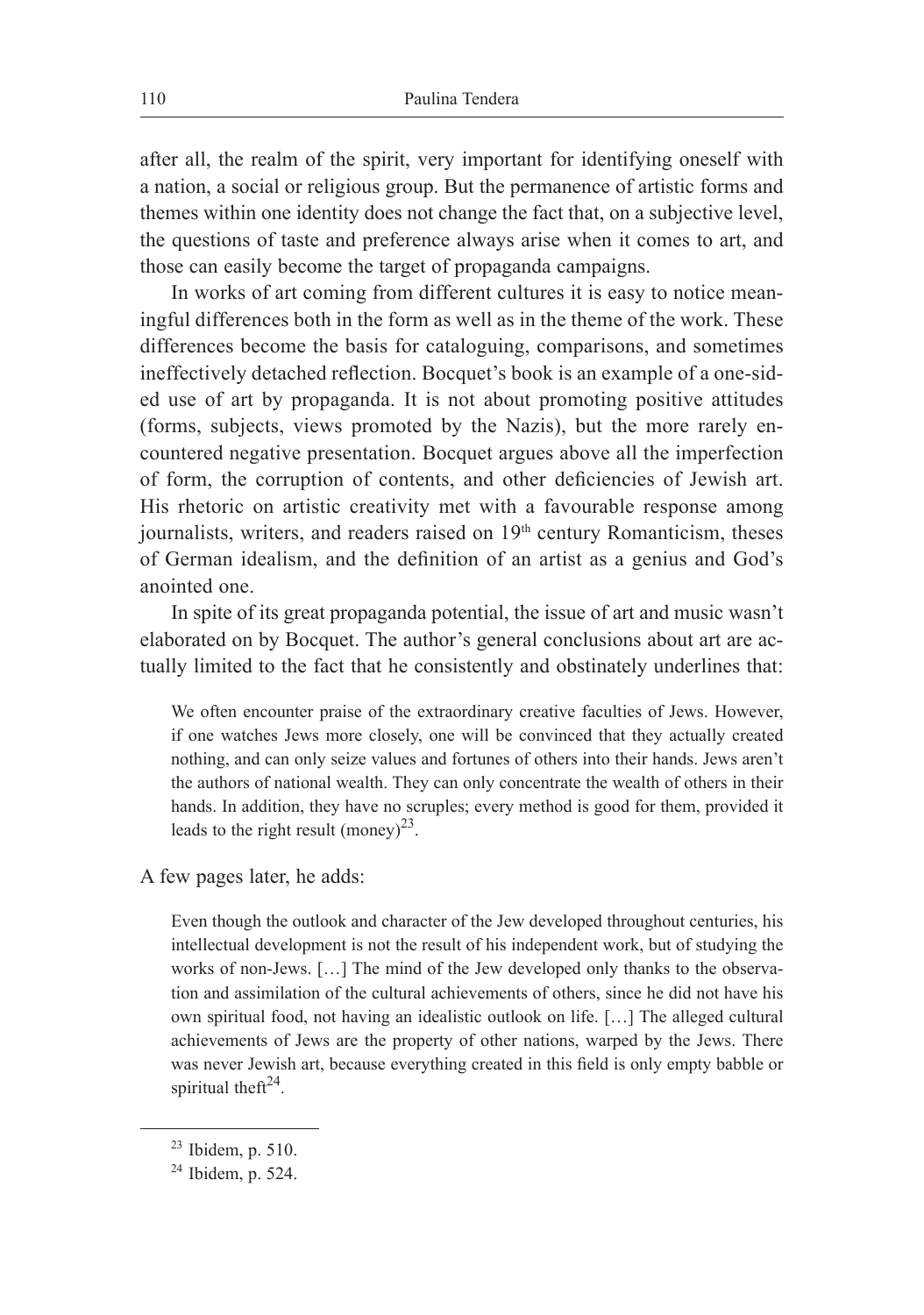We will leave both of the above fragments without any deeper comments – Bocquet doesn't refer here to any sources, materials, or observations which could become the object of our verification or allow us to examine the legitimacy of his arguments. Bocquet makes an unauthorised generalisation concerning the works of Jews and, by not referring to even one single example, he denies the reader the chance to build his own position. Therefore Bocquet's claims are mainly opinions, not scientific thoughts or inferences.

In the above quotations, the author claims a rather surprising thing: he thinks that culture developed in Europe along at least two separate paths: the Jews did not contribute to European culture, but they had their own. This was and it still is an effect of copying the creative work of Slavs and Aryans. Here again we find a reference to the solidarity of the Christians and a marked separation from Semitic circles. In the words concerning the "mind of the Jew" one can find the thesis of the genetic and racial superiority of the Slavs and Aryans.

Bocquet answers the question of why Jews do not have their own culture and aren't contributing to the European culture in a simple way: Jews do not have "spiritual food" or "an idealistic outlook on life". These notions are very ambiguous and troublesome even for an art expert and philosopher. The former should probably be linked to the teachings of Christ and Christianity, whereas the latter with some peculiar mental retardation that prevents the Jews from abstract thinking and limits their creative powers (it is another appeal to the anti-Semitic theory of races).

These reflections on art and the works of the Jews were written by Bocquet in the last pages of his book. They are a consequence and perhaps a recapitulation of the discussions around socio-political and religious affairs – they dot the i's and cross the t's of Bocquet's work. This is why amongst statements on art and music we often find his earlier words repeated: "It is a false statement that Jews created something original and beneficial for mankind – claims Bocquet – they are able only to destroy, deprave, and degrade the cultural achievements of non-Jewish societies"25. On the last pages of *From the Red Sea Toward the Ghettos of Europe* its author wants to leave a strong emotional impression and influence the reader, therefore the language of propaganda is thickened: arguments appealing to passion and prejudice are interspersed with those emphasising the solidarity and rationality by which Christians are supposed to be guided.

At the end Bocquet uses a strong reference to authority. We return here to the already mentioned and still valid in the  $21<sup>st</sup>$  century romantic ideal of

<sup>25</sup> Ibidem, p. 548.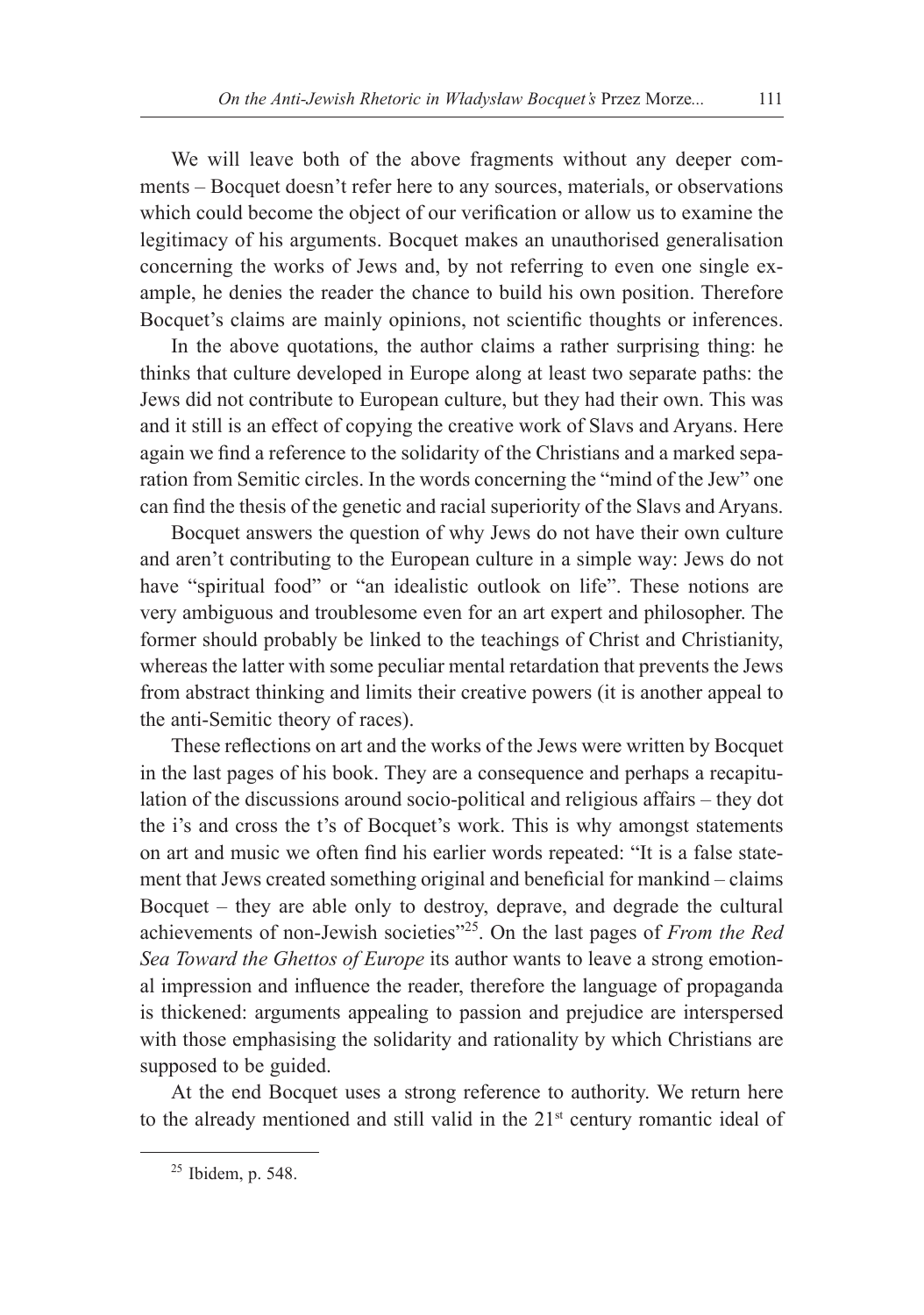the artist-genius. Bocquet summons two figures: Johann Goethe and Johann Fichte. He writes:

Two stars of the first magnitude, the biggest poet and the biggest thinker of this time, Goethe<sup>26</sup> and Fichte<sup>27</sup> shared the German antipathy toward the Jews and made no secret of it. Goethe, a representative of the aristocratic world view, and Fichte, a spokesman for the democratic direction in Germany, both wanted to isolate Christian society from the Jews, as from the plague-stricken. They both admittedly fell out with the Church and were both regarded as atheists, yet they were disgusted with the Jews in the name of Jesus. Fichte proposed firmly against granting the Jews citizenship<sup>28</sup>.

Bocquet cites Goethe:

This serpent nation has one path, In times of peace it sinks, It keeps setting fires here and there, Until the whole country is burning<sup>29</sup>

This appeal to authority is a substantial argument, since without a doubt both Goethe and Fichte were major figures in European culture. Today, however, it is not common to discuss their anti-Semitic roots and opinions. Their "sin" is said to be the result of their warped personalities, or else dismissed on account of their great and indisputable contributions to culture. However successful this strategy may be, it does not solve the problem of argumentation. Goethe and Fichte, just as many other outstanding artists and philosophers, are often brought up as supporters of anti-Semitism and remain a useful tool of propaganda.

Bocquet repeatedly links music with the Old Testament parables about Jewish women. The most important example is obviously Esther. Bocquet writes that Jewish women are taught coquetry and wiliness since early childhood and are able to combine music, dance, and singing in order to infatuate and capture the affections of trustful Christians. This way they gain influence on the decisions and actions of rulers in order to drive countries and kingdoms to disaster.

Krakow, May 2013, on the Anniversary of the Warsaw Ghetto Uprising

<sup>26</sup> See K. L. Berghahn, J. Hermand, *Goethe in German-Jewish Culture*, Camden House, Rochester 2001, p. 13–43.

<sup>27</sup> See P. R. Sweet, *Fichte and the Jews: A Case of Tension between Civil Rights and Human Rights*, "German Studies Review" 1993, Vol. 16, No. 1, p. 37–48.

<sup>28</sup> W. Bocquet, *Przez Morze Czerwone ku gettom Europy. Powstanie...*, op. cit., p. 464.  $29$  Ibidem, p. 529.